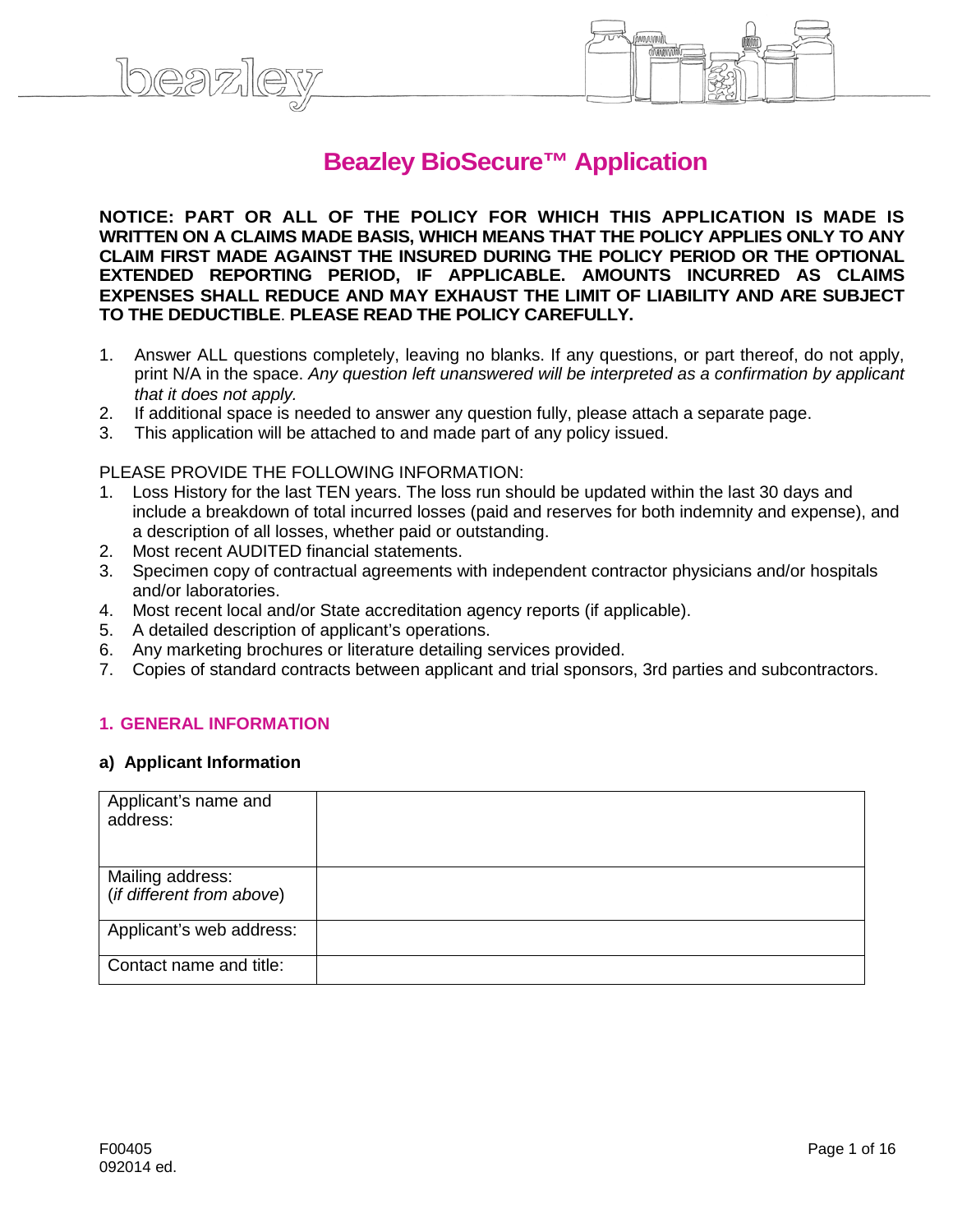# beazley



| Contact phone number<br>and email:                                                                                               |                                             |
|----------------------------------------------------------------------------------------------------------------------------------|---------------------------------------------|
|                                                                                                                                  |                                             |
| Applicant is (please check<br>one)                                                                                               | <b>Business Organization:</b>               |
|                                                                                                                                  | Partnership   Limited Liability Corporation |
|                                                                                                                                  | Individual<br>Corporation   Joint Venture   |
|                                                                                                                                  |                                             |
|                                                                                                                                  |                                             |
| Applicant's business<br>operations                                                                                               |                                             |
| Years in business                                                                                                                |                                             |
| Parent company                                                                                                                   |                                             |
| Please list all mergers or<br>acquisitions within the last<br>6 years                                                            |                                             |
| Does applicant have any<br>plans for any mergers,<br>acquisitions or<br>consolidations in the next<br>12 months?                 |                                             |
| Please list all requested<br>Additional Insureds with<br>their relationship                                                      |                                             |
| Please list all subsidiaries<br>and owned entities of<br>applicant, and attach an<br>entity organizational<br>relationship chart |                                             |

## **b) Broker Information**

| Name    |  |
|---------|--|
| Firm    |  |
| Address |  |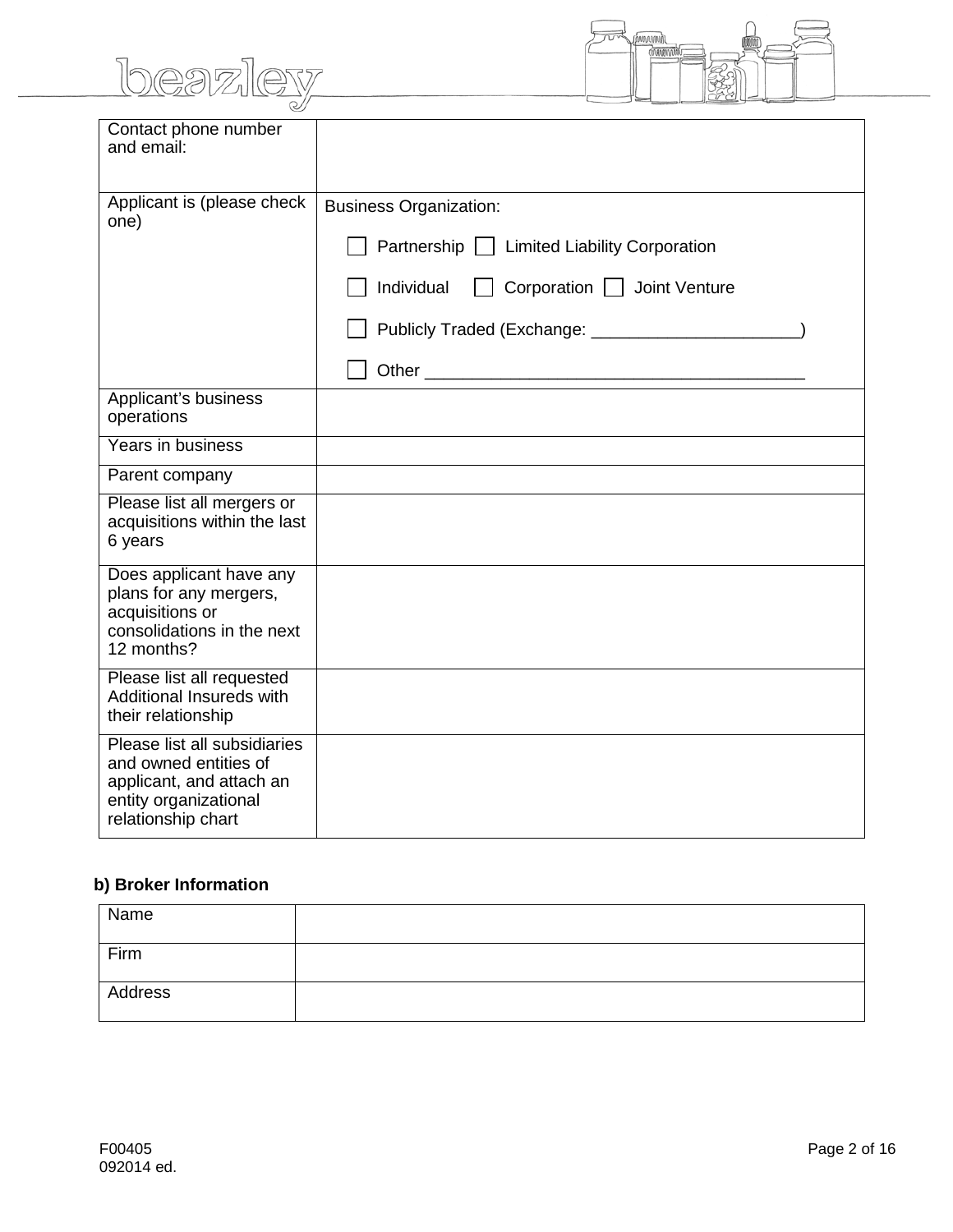



|       | ー |
|-------|---|
| Phone |   |
| Email |   |

### **c) Financial Information** – please provide the following:

|                                    | <b>Current Fiscal Year</b> | <b>Prior Fiscal Year</b> |
|------------------------------------|----------------------------|--------------------------|
| <b>Current assets</b>              |                            |                          |
| Total assets                       |                            |                          |
| Net assets/equity                  |                            |                          |
| Long term debt                     |                            |                          |
| Gross annual revenues              |                            |                          |
| Net revenues/income                |                            |                          |
| Total cash and cash<br>equivalents |                            |                          |

#### **d) Sales History:**

| Projected next 12   Past 12 months<br>months | 1 <sup>st</sup> year prior | $2nd$ year prior | 3 <sup>rd</sup> year prior |
|----------------------------------------------|----------------------------|------------------|----------------------------|
|                                              |                            |                  |                            |

|  | Has applicant had any clients that represent 10% or more of its total annual revenues in the last 5 years? |  |  |  |  |  |  |
|--|------------------------------------------------------------------------------------------------------------|--|--|--|--|--|--|
|  | □ Yes □ No Details:                                                                                        |  |  |  |  |  |  |

| Name | Maximum % of revenue in any one year |  |  |  |
|------|--------------------------------------|--|--|--|
|      |                                      |  |  |  |
|      |                                      |  |  |  |
|      |                                      |  |  |  |
|      |                                      |  |  |  |

| Number of employees: ______________                                                                 |
|-----------------------------------------------------------------------------------------------------|
| Is applicant a member of any trade organization? $\Box$ Yes $\Box$ No                               |
| Please check all that apply: $\Box$ AHPA $\Box$ ABC $\Box$ NPA $\Box$ UNPA $\Box$ AAHP $\Box$ Other |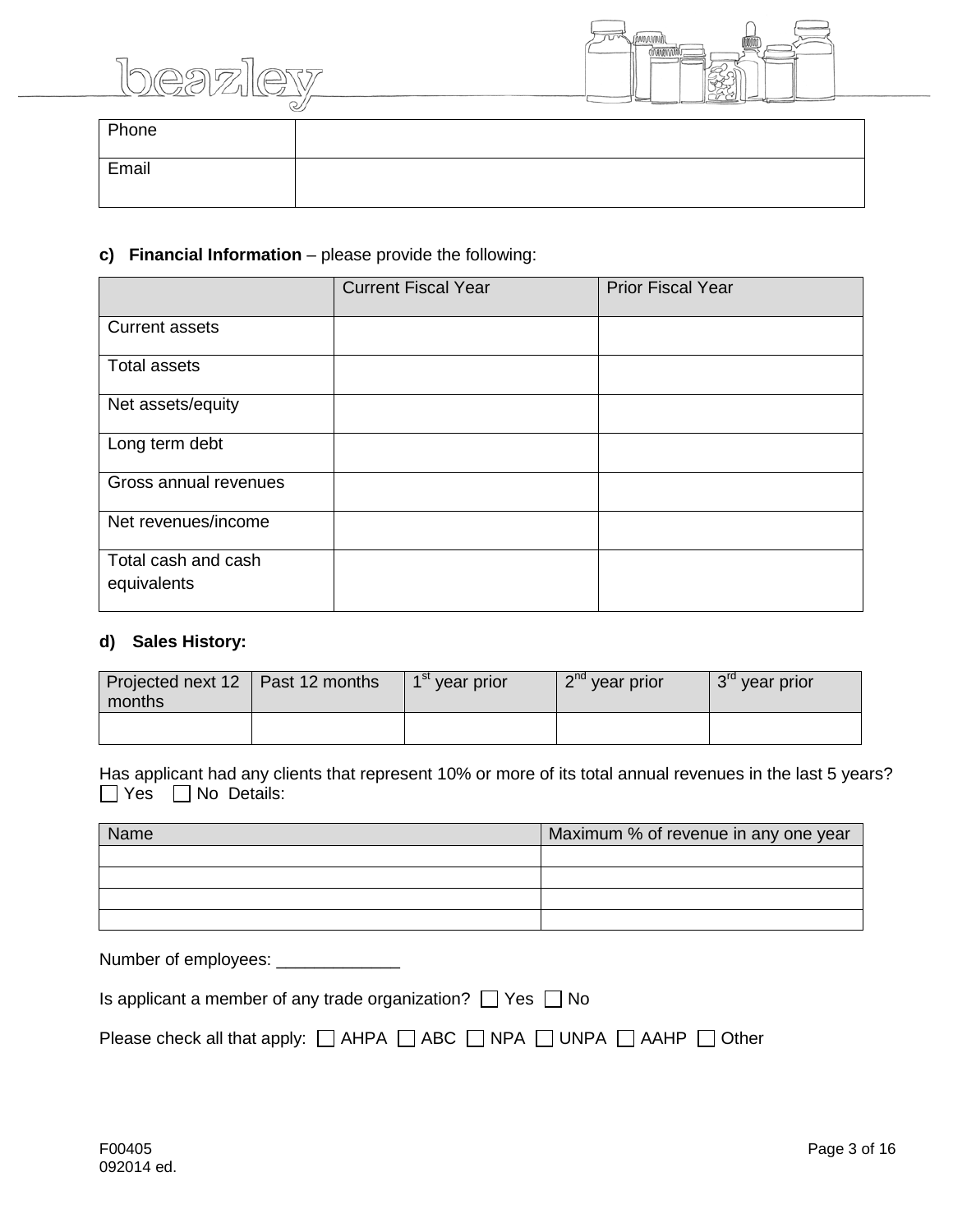



#### **2. RISK MANAGEMENT, CLAIMS HANDLING & LOSS CONTROL**

a) Does applicant have a full time risk manager on staff?  $\Box$  Yes  $\Box$  No

|         | Name                                                                                                                                                  | <u> 1989 - Johann Stoff, deutscher Stoff, der Stoff, der Stoff, der Stoff, der Stoff, der Stoff, der Stoff, der S</u>                                                      |  |  |  |  |
|---------|-------------------------------------------------------------------------------------------------------------------------------------------------------|----------------------------------------------------------------------------------------------------------------------------------------------------------------------------|--|--|--|--|
|         | <b>Title</b>                                                                                                                                          | <u> 1980 - Jan Stein Stein Stein Stein Stein Stein Stein Stein Stein Stein Stein Stein Stein Stein Stein Stein S</u>                                                       |  |  |  |  |
|         | Telephone                                                                                                                                             | <u> 1989 - Johann Stoff, deutscher Stoff, der Stoff, der Stoff, der Stoff, der Stoff, der Stoff, der Stoff, der S</u>                                                      |  |  |  |  |
|         | Qualifications                                                                                                                                        |                                                                                                                                                                            |  |  |  |  |
|         | Length of tenure                                                                                                                                      |                                                                                                                                                                            |  |  |  |  |
| b)      |                                                                                                                                                       | Does applicant have a formal, written risk management/loss prevention program? □ Yes □ No                                                                                  |  |  |  |  |
| C)      |                                                                                                                                                       | Does applicant require new employees to participate in a training program that instructs them on<br>all applicable company policies and procedures? $\Box$ Yes $\Box$ No   |  |  |  |  |
|         |                                                                                                                                                       | d) Does the applicant handle claims in-house or utilise the services of a third party administrator?                                                                       |  |  |  |  |
| e)      |                                                                                                                                                       | Does applicant require a certificate of insurance evidencing products liability coverage and relevant<br>limits from each product sponsor? $\Box$ Yes $\Box$ No            |  |  |  |  |
| f)      | Does applicant require all Principal Investigators/subcontractors to carry their own medical<br>malpractice liability insurance? $\Box$ Yes $\Box$ No |                                                                                                                                                                            |  |  |  |  |
| g)      |                                                                                                                                                       | Are all of applicant's trials subject to oversight by an Institutional Review Board? $\Box$ Yes $\Box$ No                                                                  |  |  |  |  |
| h)      |                                                                                                                                                       | Does applicant have written procedures governing the conduct of research? $\Box$ Yes $\Box$ No                                                                             |  |  |  |  |
| i)      |                                                                                                                                                       | Does applicant have a conflict of interest policy? $\Box$ Yes $\Box$ No                                                                                                    |  |  |  |  |
| j)      | documentation maintained?                                                                                                                             | Is Good Clinical Practice training required for all clinical research personnel? If so, where is the                                                                       |  |  |  |  |
|         | $Yes \mid \text{No}$                                                                                                                                  | k) Does applicant incorporate financial disclosures into the informed consent form procedure?                                                                              |  |  |  |  |
| $\vert$ |                                                                                                                                                       | Do applicant's Clinical Investigators enrol their own study participants? $\Box$ Yes $\Box$ No                                                                             |  |  |  |  |
|         |                                                                                                                                                       | m) Do applicant's Clinical Investigators receive enrollment bonuses or participant referral fees, or<br>stock in applicant's company or a position therein?  <br>Yes<br>No |  |  |  |  |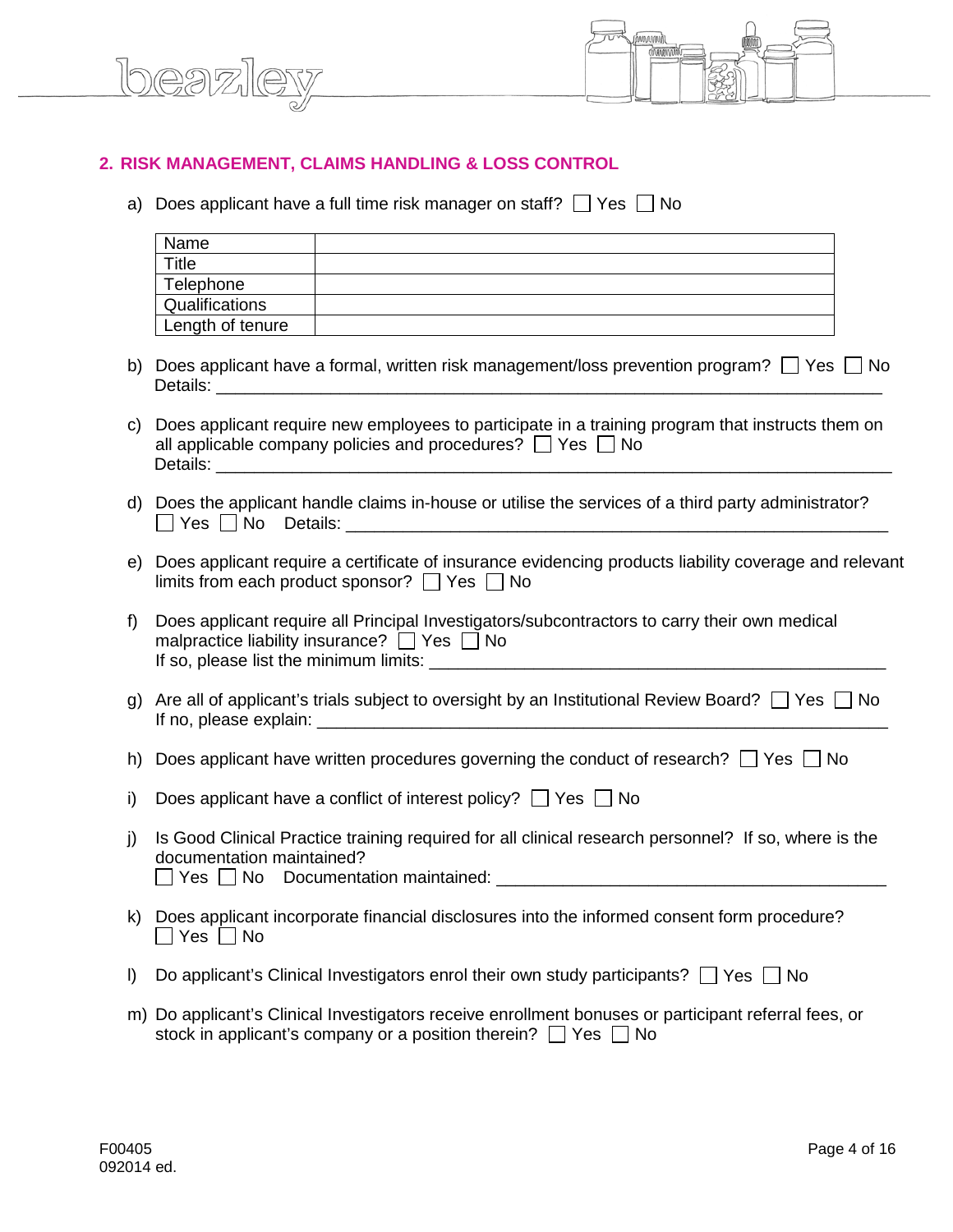

- n) Does applicant provide Clinical Investigators, CROs or Sites with compensation other than charges for specific services rendered (ie, enrollment bonuses, equity interest, etc.)?  $\Box$  Yes  $\Box$  No
- o) Does applicant compensate study participants?  $\Box$  Yes  $\Box$  No

#### **3. REGULATORY/SAFETY**

- a) To the best of its knowledge is applicant in compliance with all applicable FDA regulations and/or those of applicable foreign agency equivalent?  $\Box$  Yes  $\Box$  No
- b) When was applicant's most recent FDA Inspection? What was the result? Please attach copy of any 483 and your documented response.
- c) Has applicant had any clinical trials placed on hold?  $\Box$  Yes  $\Box$  No Details: \_\_\_\_\_\_\_\_\_\_\_\_\_\_\_\_\_\_\_\_\_\_\_\_\_\_\_\_\_\_\_\_\_\_\_\_\_\_\_\_\_\_\_\_\_\_\_\_\_\_\_\_\_\_\_\_\_\_\_\_\_\_\_\_\_\_\_\_\_
- d) Have there been any clinical trials involving applicant's products which have been discontinued or suspended in whole or in part for safety reasons?  $\Box$  Yes  $\Box$  No Details **Details**
- e) Have any warning letters been issued against applicant or any of its investigators in the last 5  $\mathsf{years?}$   $\Box$  Yes  $\Box$  No Details  $\Box$
- f) Has applicant experienced any evidence of serious regulatory non-compliance or fraud by applicant's clinical investigators and their staff in the past five (5) years?  $\Box$  Yes  $\Box$  No Details: \_\_\_\_\_\_\_\_\_\_\_\_\_\_\_\_\_\_\_\_\_\_\_\_\_\_\_\_\_\_\_\_\_\_\_\_\_\_\_\_\_\_\_\_\_\_\_\_\_\_\_\_\_\_\_\_\_\_\_\_\_\_\_\_\_\_\_\_\_
- g) Have any clinical investigators been cited for regulatory violations in connection with applicant's trials?  $\Box$  Yes  $\Box$  No Details  $\Box$
- h) How many clinical trial "For Cause Audits" have been conducted by applicant or any regulatory agency in the last five years? Details \_\_\_\_\_\_\_\_\_\_\_\_\_\_\_\_\_\_\_\_\_\_\_\_\_\_\_\_\_\_\_\_\_\_\_\_\_\_\_\_\_\_\_\_\_
- i) Does applicant comply with the FDA requirements concerning financial disclosures?  $\Box$  Yes  $\Box$  No
- j) What is the maximum compensation offered by applicant to trial participants?
- k) Does applicant comply with all applicable state regulations regarding human clinical trials?  $\Box$  Yes  $\Box$  No

\_\_\_\_\_\_\_\_\_\_\_\_\_\_\_\_\_\_\_\_\_\_\_\_\_\_\_\_\_\_\_\_\_\_\_\_\_\_\_\_\_\_\_\_\_\_\_\_\_\_\_\_\_\_\_\_\_\_\_\_\_\_\_\_\_\_\_\_\_\_\_\_\_\_\_\_

l) Please list all states in which applicant is operating.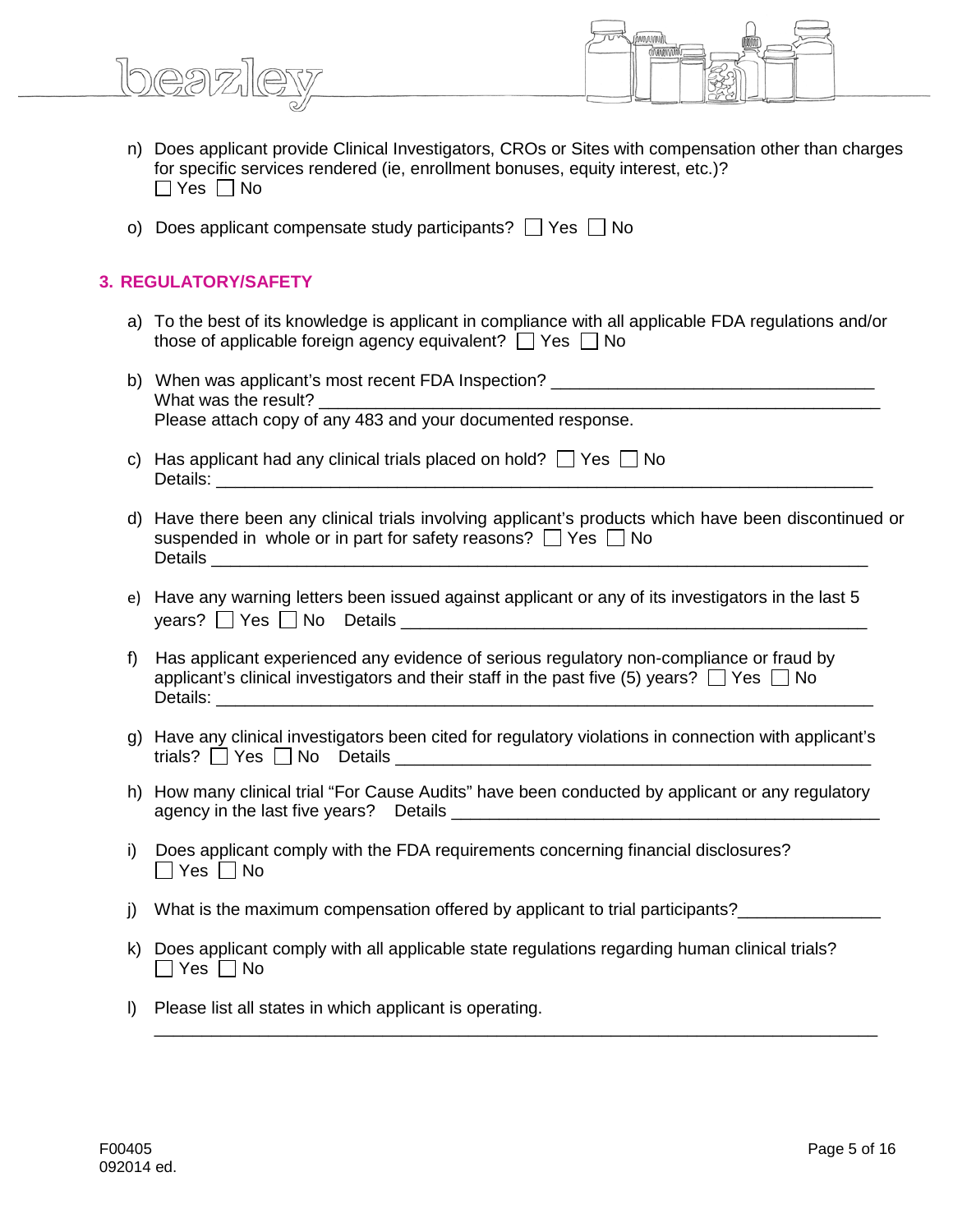| m) Is applicant licensed in the states in which it is operating? $\Box$ Yes $\Box$ No |  |
|---------------------------------------------------------------------------------------|--|
|                                                                                       |  |
|                                                                                       |  |
|                                                                                       |  |
|                                                                                       |  |

Meaghnail

n) Is applicant currently licensed by Federal and/or State Government?  $\Box$  Yes  $\Box$  No Details: \_\_\_\_\_\_\_\_\_\_\_\_\_\_\_\_\_\_\_\_\_\_\_\_\_\_\_\_\_\_\_\_\_\_\_\_\_\_\_\_\_\_\_\_\_\_\_\_\_\_\_\_\_\_\_\_\_\_\_\_\_\_\_\_\_\_\_\_\_

#### **SPONSORED CLINICAL TRIALS**

lbeazl

(Please provide the protocol and informed consent for each listed trial.)

*(Please use attachment if necessary)*

| Product | Protocol name<br>and number | Phase of<br>trial | Number of<br>subjects<br>last policy<br>period | Number of<br>subjects<br>upcoming<br>policy period | Indication | City and<br>country |
|---------|-----------------------------|-------------------|------------------------------------------------|----------------------------------------------------|------------|---------------------|
|         |                             |                   |                                                |                                                    |            |                     |
|         |                             |                   |                                                |                                                    |            |                     |
|         |                             |                   |                                                |                                                    |            |                     |
|         |                             |                   |                                                |                                                    |            |                     |
|         |                             |                   |                                                |                                                    |            |                     |
|         |                             |                   |                                                |                                                    |            |                     |

1. Clinical Trials involving persons under the age of 18: \_\_\_\_\_\_\_\_\_\_\_\_\_\_\_\_\_\_\_\_\_\_

2. Total number of clinical trial subjects in the past three (3) years: \_\_\_\_\_\_\_\_\_\_

3. Number of expanded access/compassionate use subjects anticipated: \_\_\_\_\_\_\_\_\_

#### **PRODUCT TESTED**

Drugs/Biologics: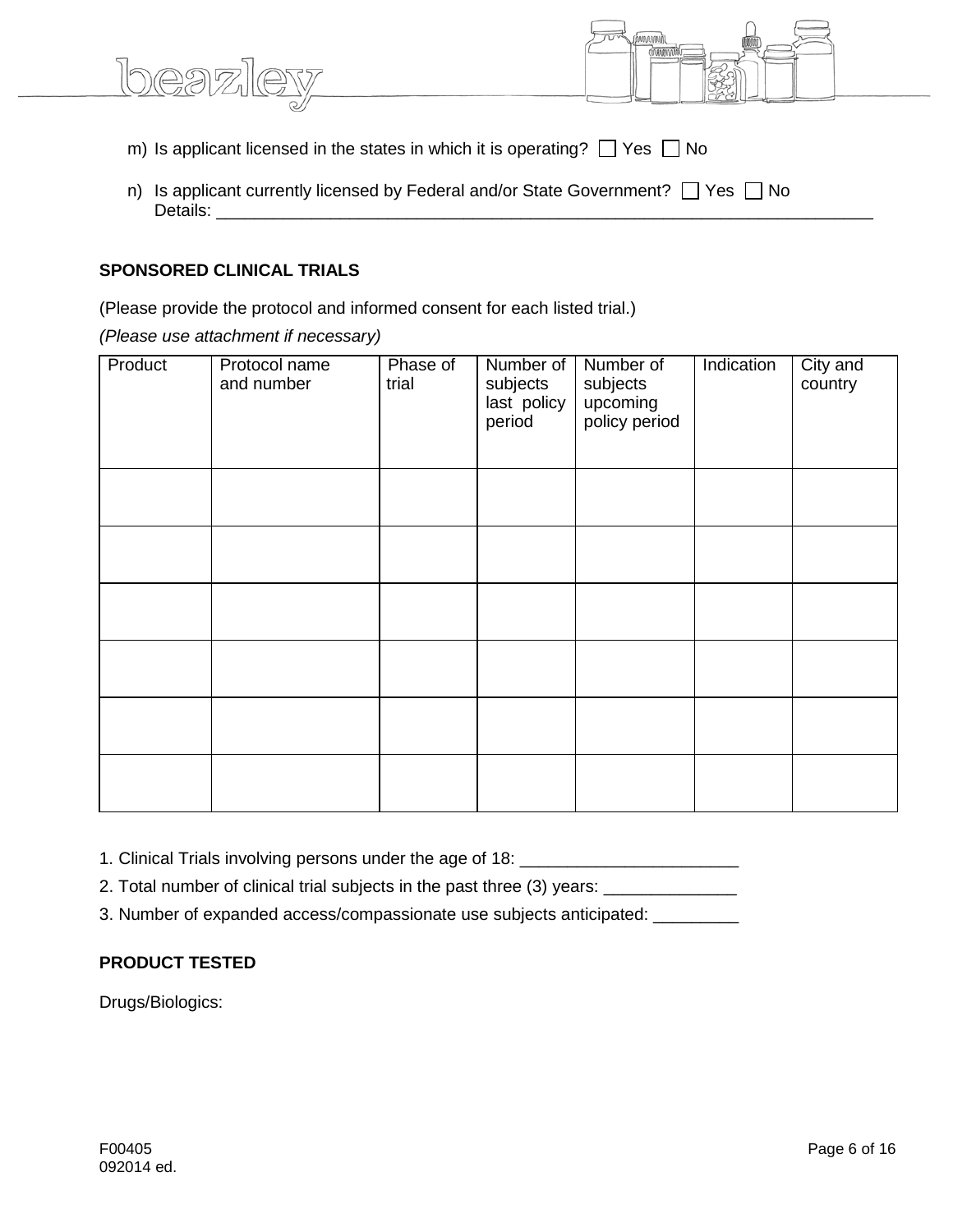|                                                                                        | beazley                 | ímnnmi<br><b>MANAMANI</b>                                                                              |  |  |  |  |
|----------------------------------------------------------------------------------------|-------------------------|--------------------------------------------------------------------------------------------------------|--|--|--|--|
| Are any of the products applicant is testing or has tested in the last five (5) years: |                         |                                                                                                        |  |  |  |  |
| Known teratogen                                                                        | <b>YES</b><br>$\Box$ NO |                                                                                                        |  |  |  |  |
| Known mutagen                                                                          | YES NO                  |                                                                                                        |  |  |  |  |
| Known carcinogen                                                                       | YES NO                  |                                                                                                        |  |  |  |  |
| Addictive                                                                              | <b>YES</b><br>$\Box$ NO |                                                                                                        |  |  |  |  |
| Known cytoxen                                                                          | YES NO                  |                                                                                                        |  |  |  |  |
| <b>Medical Devices:</b>                                                                |                         |                                                                                                        |  |  |  |  |
|                                                                                        |                         | Are any of the products applicant is testing or has tested in the last five (5) years:                 |  |  |  |  |
| Cold Therapy                                                                           | YES $\Box$ NO           | <b>Details</b>                                                                                         |  |  |  |  |
| Implantable                                                                            | <b>YES</b><br>$\Box$ NO | <u> 2002 - Jan James James Barnett, militar film eta aldean arteko hamarkada (h. 1878).</u><br>Details |  |  |  |  |
| Pain Management                                                                        | <b>YES</b><br>$\Box$ NO | Details                                                                                                |  |  |  |  |
| Radiation-emitting                                                                     | YES $\Box$ NO           | <b>Details</b>                                                                                         |  |  |  |  |

#### **4. COVERAGE HISTORY**

a) Please provide details of product/general liability coverage purchased in the last five (5) years to date:

#### **Clinical Research Services:**

| <b>Policy Period</b> | Carrier | Limits | Retention | Premium | CM or Occ |
|----------------------|---------|--------|-----------|---------|-----------|
|                      |         |        |           |         |           |
|                      |         |        |           |         |           |
|                      |         |        |           |         |           |
|                      |         |        |           |         |           |
|                      |         |        |           |         |           |

#### **Healthcare Professional Services:**

| <b>Policy Period</b> | Carrier | _imits | Retention | Premium | CM or Occ |
|----------------------|---------|--------|-----------|---------|-----------|
|                      |         |        |           |         |           |
|                      |         |        |           |         |           |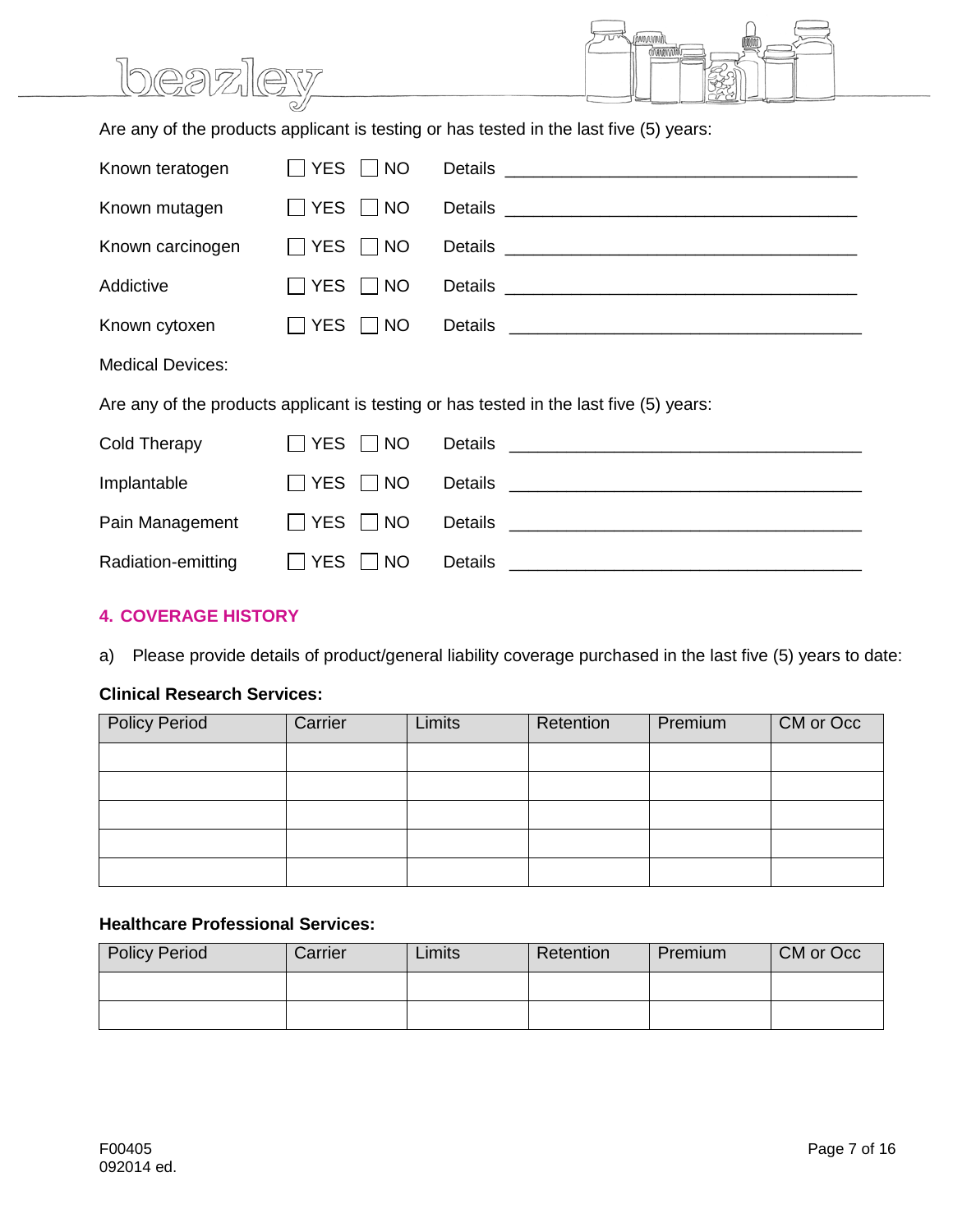



| _______ |  |  |  |
|---------|--|--|--|
|         |  |  |  |
|         |  |  |  |

#### **Products-Completed Operations Liability**:

| <b>Policy Period</b> | Carrier | Limits | Retention | Premium | CM or Occ |
|----------------------|---------|--------|-----------|---------|-----------|
|                      |         |        |           |         |           |
|                      |         |        |           |         |           |
|                      |         |        |           |         |           |
|                      |         |        |           |         |           |
|                      |         |        |           |         |           |

#### **General Liability:**

| <b>Policy Period</b> | Carrier | <b>Limits</b> | Retention | Premium | CM or Occ |
|----------------------|---------|---------------|-----------|---------|-----------|
|                      |         |               |           |         |           |
|                      |         |               |           |         |           |
|                      |         |               |           |         |           |
|                      |         |               |           |         |           |
|                      |         |               |           |         |           |

#### **Clinical Trials Medical Expenses:**

| <b>Policy Period</b> | Carrier | Limits | Retention | Premium | CM or Occ |
|----------------------|---------|--------|-----------|---------|-----------|
|                      |         |        |           |         |           |
|                      |         |        |           |         |           |
|                      |         |        |           |         |           |
|                      |         |        |           |         |           |
|                      |         |        |           |         |           |

### **Clinical Trials Medical Monitoring Expenses:**

| <b>Policy Period</b> | Carrier | .imits | Retention | Premium | CM or Occ |
|----------------------|---------|--------|-----------|---------|-----------|
|                      |         |        |           |         |           |
|                      |         |        |           |         |           |
|                      |         |        |           |         |           |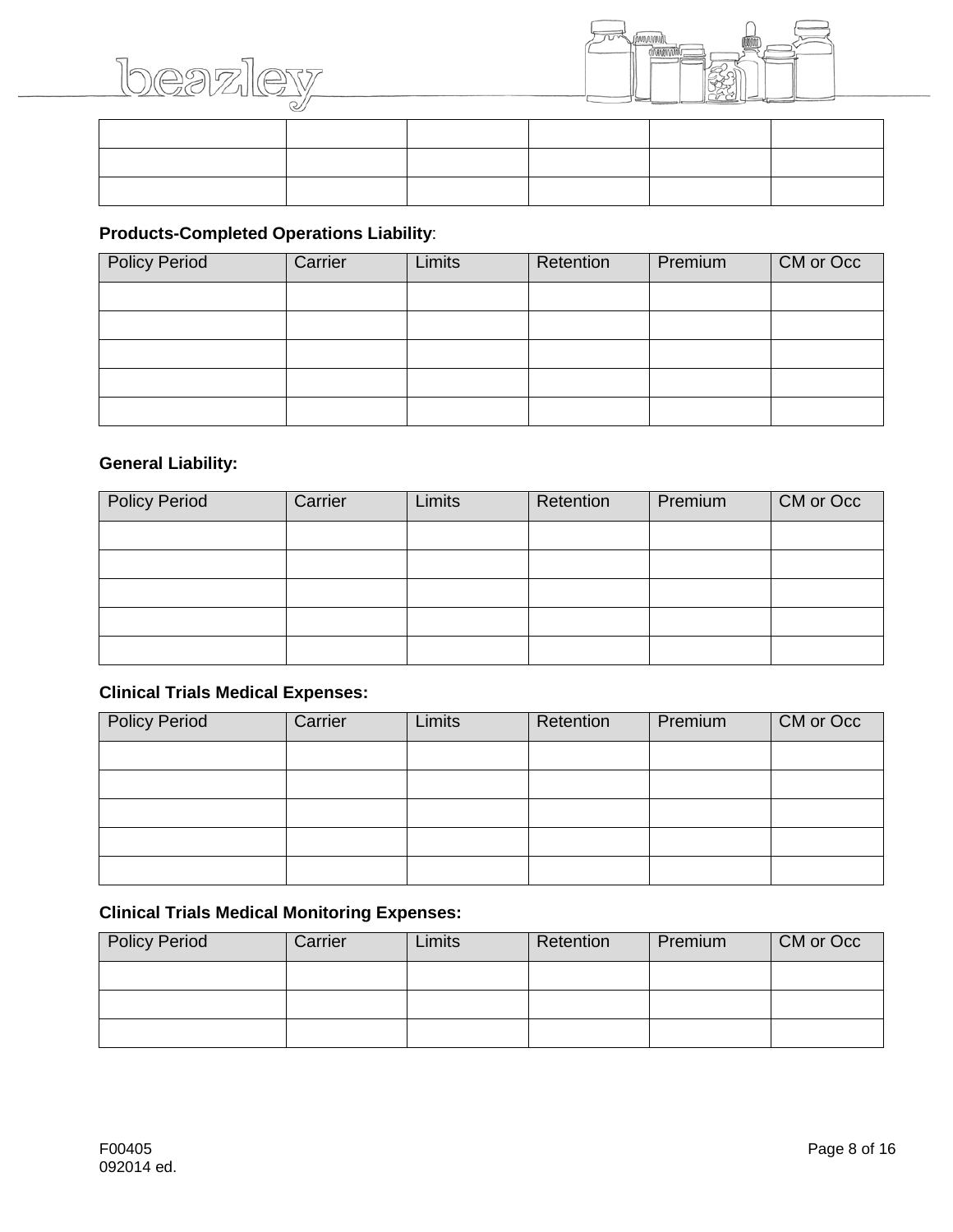



Has applicant's insurance ever been cancelled or non-renewed?  $\Box$  Yes  $\Box$  No

If Yes, please list the reasons for each such cancellation on a separate page

#### **5. COVERAGE REQUESTED**

| Coverage                                    | Limits | Deductible | Retroactive date |
|---------------------------------------------|--------|------------|------------------|
| <b>Clinical Research Services</b>           |        |            |                  |
| <b>Healthcare Professional</b><br>Liability |        |            |                  |
| Products/Completed<br>Operations            |        |            |                  |
| <b>General Liability</b>                    |        |            |                  |
| <b>Medical Expense</b>                      |        |            |                  |
| <b>Medical Monitoring</b>                   |        |            |                  |

#### **6. LOSS HISTORY**

Please provide details of applicant's total aggregate losses, from the 1<sup>st</sup> dollar, including expenses (and please also attach hard copy loss runs):

| Carrier | Policy year | Number of claims | Total indemnity<br>incurred | Total expense<br>incurred |
|---------|-------------|------------------|-----------------------------|---------------------------|
|         |             |                  |                             |                           |
|         |             |                  |                             |                           |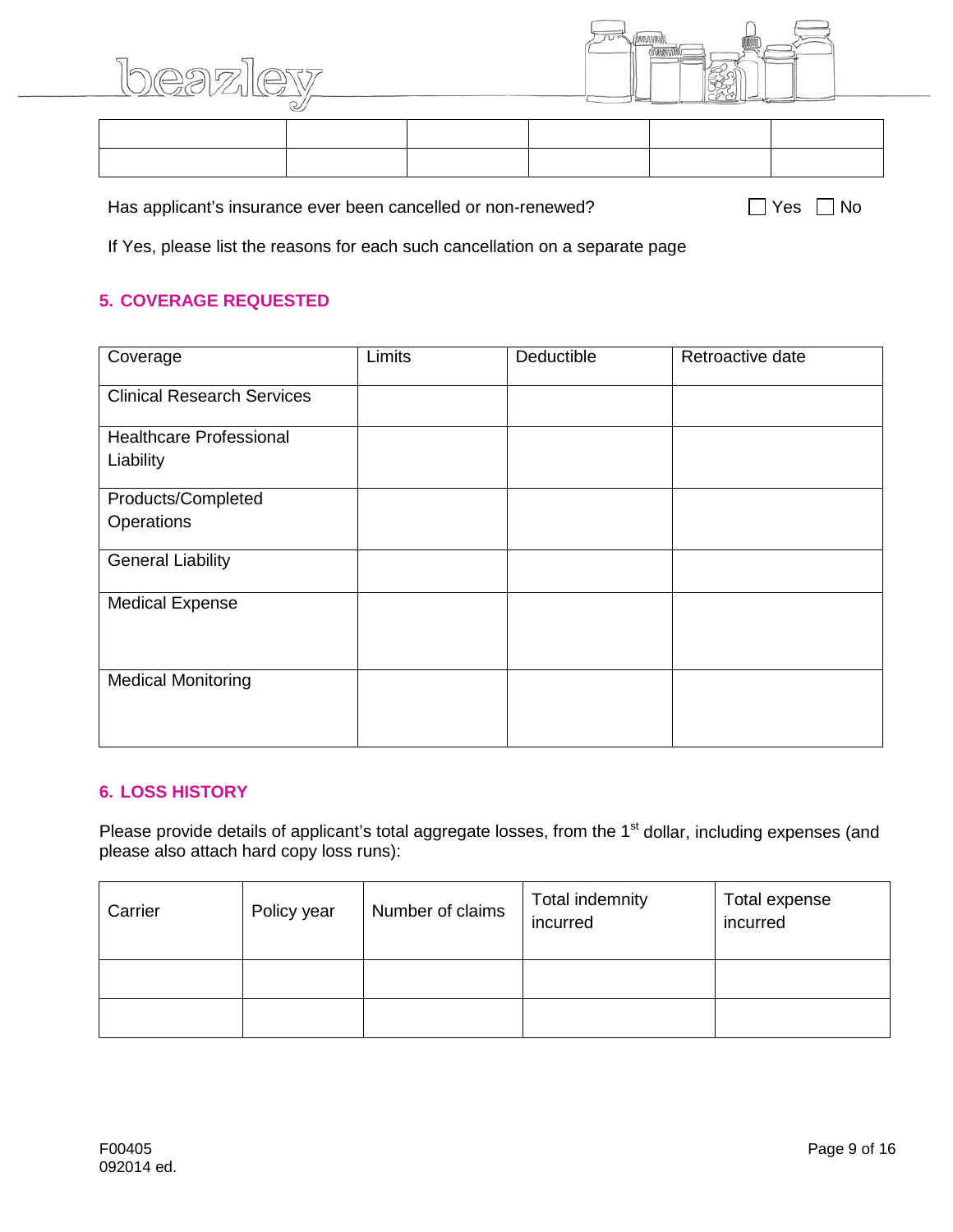



1. Has any claim or suit for an error, omission or malpractice ever been made against applicant or any employees/staff working on its behalf?  $\Box$  Yes  $\Box$  No

If yes, how many? Please list each on a Supplemental Claim form.

2. Is (are) any person(s) or organization(s) proposed for this insurance aware of any fact, incident, circumstance, situation, condition, defect or suspected defect which may result in a claim against applicant, or any records request from any attorney?  $\Box$  Yes  $\Box$  No

If yes, how many? The Please list each on a Supplemental Claim form.

3. Has applicant or any of its staff's license to practice medicine or license to prescribe or dispense drugs ever been limited, suspended, revoked, placed on probation or been voluntarily surrendered in any state?  $\Box$  Yes  $\Box$  No

\_\_\_\_\_\_\_\_\_\_\_\_\_\_\_\_\_\_\_\_\_\_\_\_\_\_\_\_\_\_\_\_\_\_\_\_\_\_\_\_\_\_\_\_\_\_\_\_\_\_\_\_\_\_\_\_\_\_\_\_\_\_\_\_\_\_\_\_\_\_\_\_\_\_\_\_\_\_\_\_\_

If yes, please attach explanation.

THE UNDERSIGNED IS AUTHORIZED BY THE APPLICANT AND DECLARES THAT THE STATEMENTS SET FORTH HEREIN AND ALL WRITTEN STATEMENTS AND MATERIALS FURNISHED TO THE INSURER IN CONJUNCTION WITH THIS APPLICATION ARE TRUE. SIGNING OF THIS APPLICATION DOES NOT BIND THE APPLICANT OR THE INSURER TO COMPLETE THE INSURANCE, BUT IT IS AGREED THAT THE STATEMENTS CONTAINED IN THIS APPLICATION, ANY SUPPLEMENTAL ATTACHMENTS, AND THE MATERIALS SUBMITTED HEREWITH ARE THE BASIS OF THE CONTRACT SHOULD A POLICY BE ISSUED AND HAVE BEEN RELIED UPON BY THE INSURER IN ISSUING ANY POLICY.

THIS APPLICATION AND MATERIALS SUBMITTED WITH IT SHALL BE RETAINED ON FILE WITH THE INSURER AND SHALL BE DEEMED ATTACHED TO AND BECOME PART OF THE POLICY IF ISSUED. THE INSURER IS AUTHORIZED TO MAKE ANY INVESTIGATION AND INQUIRY IN CONNECTION WITH THIS APPLICATION AS IT DEEMS NECESSARY.

THE APPLICANT AGREES THAT IF THE INFORMATION SUPPLIED ON THIS APPLICATION CHANGES BETWEEN THE DATE OF THIS APPLICATION AND THE EFFECTIVE DATE OF THE INSURANCE, THE APPLICANT WILL, IN ORDER FOR THE INFORMATION TO BE ACCURATE ON THE EFFECTIVE DATE OF THE INSURANCE, IMMEDIATELY NOTIFY THE INSURER OF SUCH CHANGES, AND THE INSURER MAY WITHDRAW OR MODIFY ANY OUTSTANDING QUOTATIONS OR AUTHORIZATIONS OR AGREEMENTS TO BIND THE INSURANCE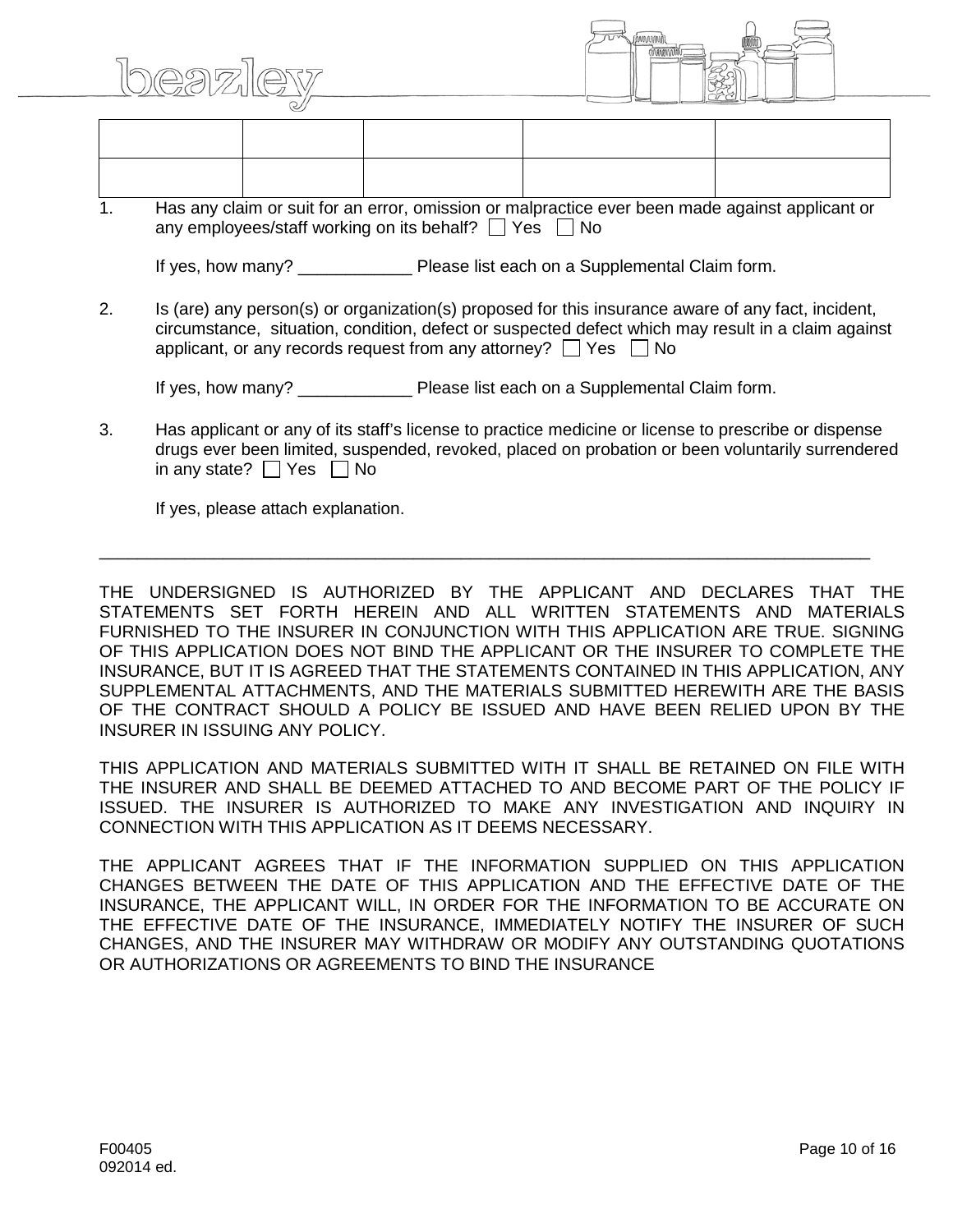

I HAVE READ THE FOREGOING APPLICATION OF INSURANCE AND ANY ATTACHMENT AND REPRESENT THAT THE RESPONSES PROVIDED ON BEHALF OF THE APPLICANT ARE TRUE AND CORRECT.

#### *WARNING*

**ANY PERSON WHO, WITH INTENT TO DEFRAUD OR KNOWING THAT (S)HE IS FACILITATING A FRAUD AGAINST THE INSURER, SUBMITS AN APPLICATION OR FILES A CLAIM CONTAINING A FALSE OR DECEPTIVE STATEMENT MAY BE GUILTY OF INSURANCE FRAUD.**

| Signed:     |  |
|-------------|--|
| Date:       |  |
| Print Name: |  |
| Title:      |  |

(Owner, Partner, Authorized Officer)

If this Application is completed in Florida, please provide the Insurance Agent's name and license number. If this Application is completed in Iowa or New Hampshire, please provide the Insurance Agent's name and signature only.

| <b>Agent's Printed Name:</b> |  |
|------------------------------|--|
|                              |  |

Florida Agent's License Number:

Agent's Signature:

\*If you are electronically submitting this document, apply your electronic signature to this form by checking the Electronic Signature and Acceptance box below. By doing so, you agree that your use of a key pad, mouse, or other device to check the Electronic Signature and Acceptance box constitutes your signature, acceptance, and agreement as if actually signed by you in writing and has the same force and effect as a signature affixed by hand.

Electronic Signature and Acceptance – Authorized Representative

Electronic Signature and Acceptance - Producer

**COLORADO:** It is unlawful to knowingly provide false, incomplete, or misleading facts or information to an insurer to defraud or attempt to defraud the insurer. Penalties may include imprisonment, fines, denial of insurance, and civil damages. Any insurer or agent of an insurer who knowingly provides false,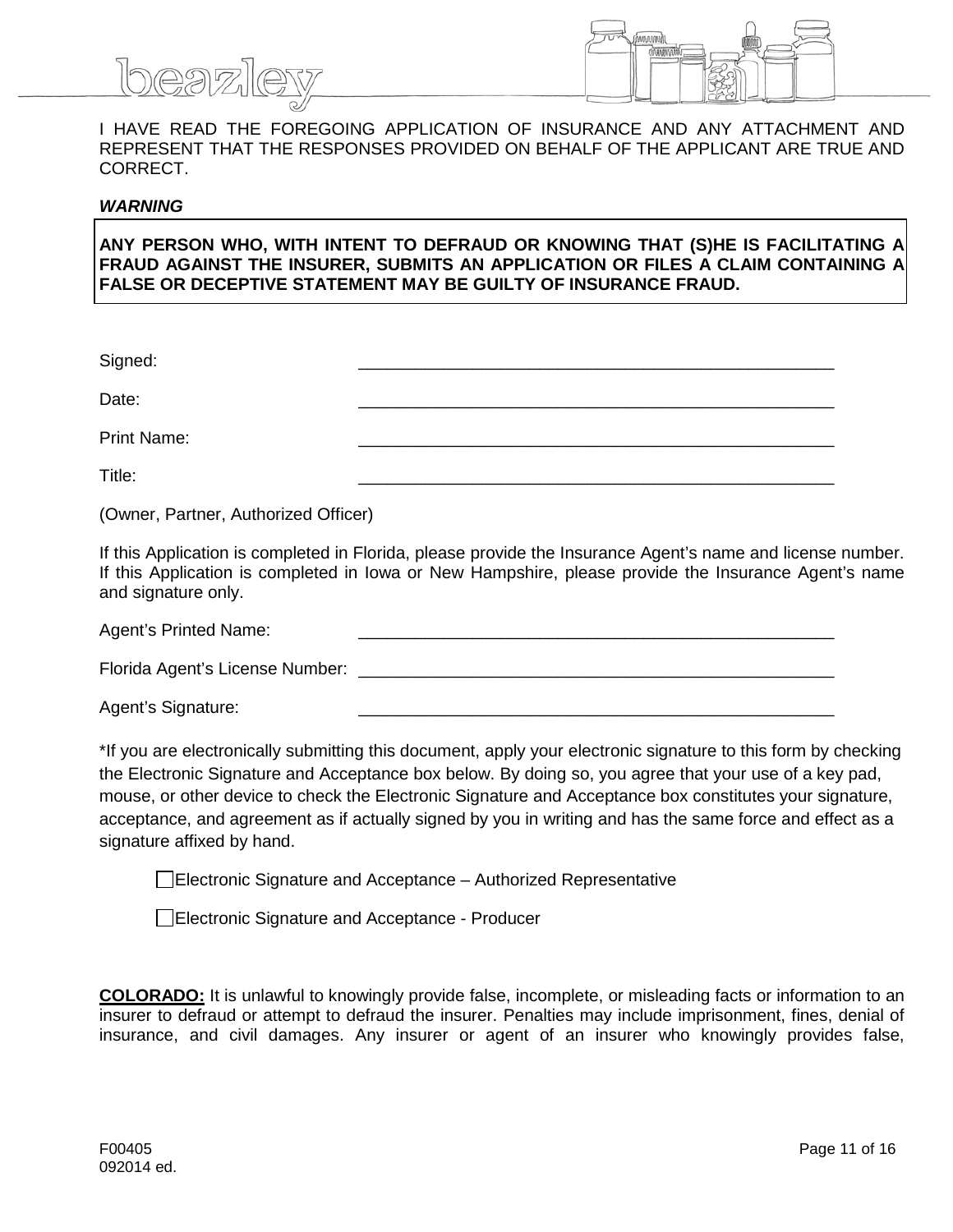incomplete, or misleading facts or information to a policyholder or claimant for the purpose of defrauding or attempting to defraud the policyholder or claimant with regard to a settlement or award payable from insurance proceeds shall be reported to the Colorado division of insurance.

**DISTRICT OF COLUMBIA**: It is a crime to provide false or misleading information to an insurer for the purpose of defrauding the insurer or any other person. Penalties include imprisonment and/or fines and an insurer may deny insurance benefits if false information materially related to a claim made by the applicant.

**FLORIDA:** Any person who knowingly and with intent to injure, defraud, or deceive any insurer files a statement of claim or an application containing any false, incomplete or misleading information is guilty of a felony in the third degree.

**LOUISIANA AND MARYLAND:** Any person who knowingly and willfully presents a false or fraudulent claim for payment of a loss or benefit or who knowingly and willfully presents false information in an application for insurance is guilty of a crime and may be subject to fines and confinement in prison.

**MAINE, TENNESSEE, VIRGINIA AND WASHINGTON**: It is a crime to knowingly provide false, incomplete or misleading information to an insurer to defraud the insurer. Penalties may include imprisonment, fines or denial of insurance benefits.

**MINNESOTA**: A person who files a claim with intent to defraud or helps commit a fraud against an insurer is guilty of a crime.

**OKLAHOMA:** Any person who knowingly, and with intent to injure, defraud or deceive any insurer, makes any claim for the proceeds of an insurance policy containing any false, incomplete or misleading information is guilty of a felony.

**PENNSYLVANIA**: Any person who knowingly and with intent to defraud any insurance company or other person files an application for insurance or statement of claim containing any materially false information or conceals for the purpose of misleading, information concerning any fact material thereto commits a fraudulent insurance act, which is a crime and subjects such person to criminal and civil penalties.

**NEW YORK AND KENTUCKY:** Any person who knowingly and with intent to defraud an insurer or other person files an application for insurance or statement of claims containing any materially false information, or conceals for the purpose of misleading, information concerning any fact material thereto, commits a fraudulent insurance act, which is a crime. New York applicants are subject to a civil penalty not to exceed \$5,000 and the stated value of the claim for each such violation. Pennsylvania applicants are subject to criminal and civil penalties.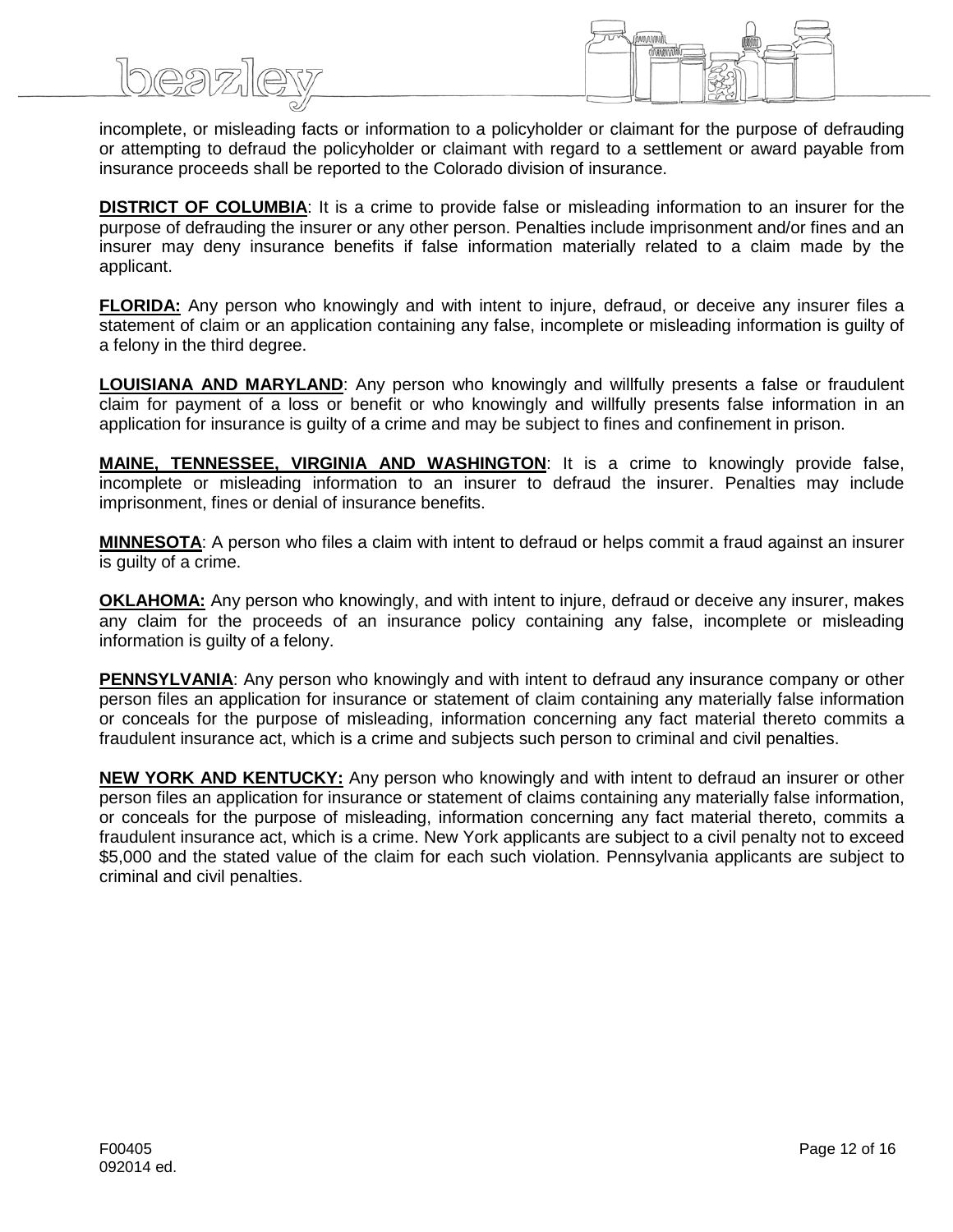

#### **HEALTHCARE PROFESSIONAL LIABILITY SUPPLEMENT**

beaz

Medical Staff Profile/ Schedule of Physicians, Surgeons, Osteopaths, Podiatrists, Orthodontists, Chiropractors, Psychiatrists, Psychologists or Dentists – on Staff or Contracted: (supply separate sheet if necessary)

| Name | Specialty | <b>Board</b><br>Certification | <b>Hours</b><br>Worked | Volunteer,<br>Contract,<br>Employed | Own<br>Malpractice<br>Insurance? | Medical<br>Director? |
|------|-----------|-------------------------------|------------------------|-------------------------------------|----------------------------------|----------------------|
|      |           |                               |                        |                                     |                                  |                      |
|      |           |                               |                        |                                     |                                  |                      |
|      |           |                               |                        |                                     |                                  |                      |
|      |           |                               |                        |                                     |                                  |                      |
|      |           |                               |                        |                                     |                                  |                      |

- 1. Are any of the above-listed physicians to be listed under applicant's policy?  $\Box$  Yes  $\Box$  No (If yes, please attach CV or application for each physician)
- 2. Is physician credentialing and privileging formalized and documented?  $\Box$  Yes  $\Box$  No
- 3. Do any of the physicians have direct patient care responsibilities?  $\Box$  Yes  $\Box$  No (If yes, what is the physician's role in providing services for applicant's facility?)

Please provide details of all other staff utilized:

|                                      |             | Employed |              |      | Contracted |              |
|--------------------------------------|-------------|----------|--------------|------|------------|--------------|
| <b>Health Professional</b>           | <b>Full</b> | Part     | <b>Hours</b> | Full | Part       | <b>Hours</b> |
|                                      | Time        | Time     |              | Time | Time       |              |
| <b>Registered Nurses</b>             |             |          |              |      |            |              |
| <b>Licensed Practical Nurses</b>     |             |          |              |      |            |              |
| <b>Licensed Vocational Nurses</b>    |             |          |              |      |            |              |
| <b>Nurse Practitioners</b>           |             |          |              |      |            |              |
| <b>Physician Assistants</b>          |             |          |              |      |            |              |
| <b>Certified Nursing Assistants</b>  |             |          |              |      |            |              |
| Physical, Occupational, and Speech   |             |          |              |      |            |              |
| <b>Therapists</b>                    |             |          |              |      |            |              |
| <b>Home Health Aides</b>             |             |          |              |      |            |              |
| Sitters/Companions                   |             |          |              |      |            |              |
| <b>Emergency Medical Technicians</b> |             |          |              |      |            |              |
| Paramedics                           |             |          |              |      |            |              |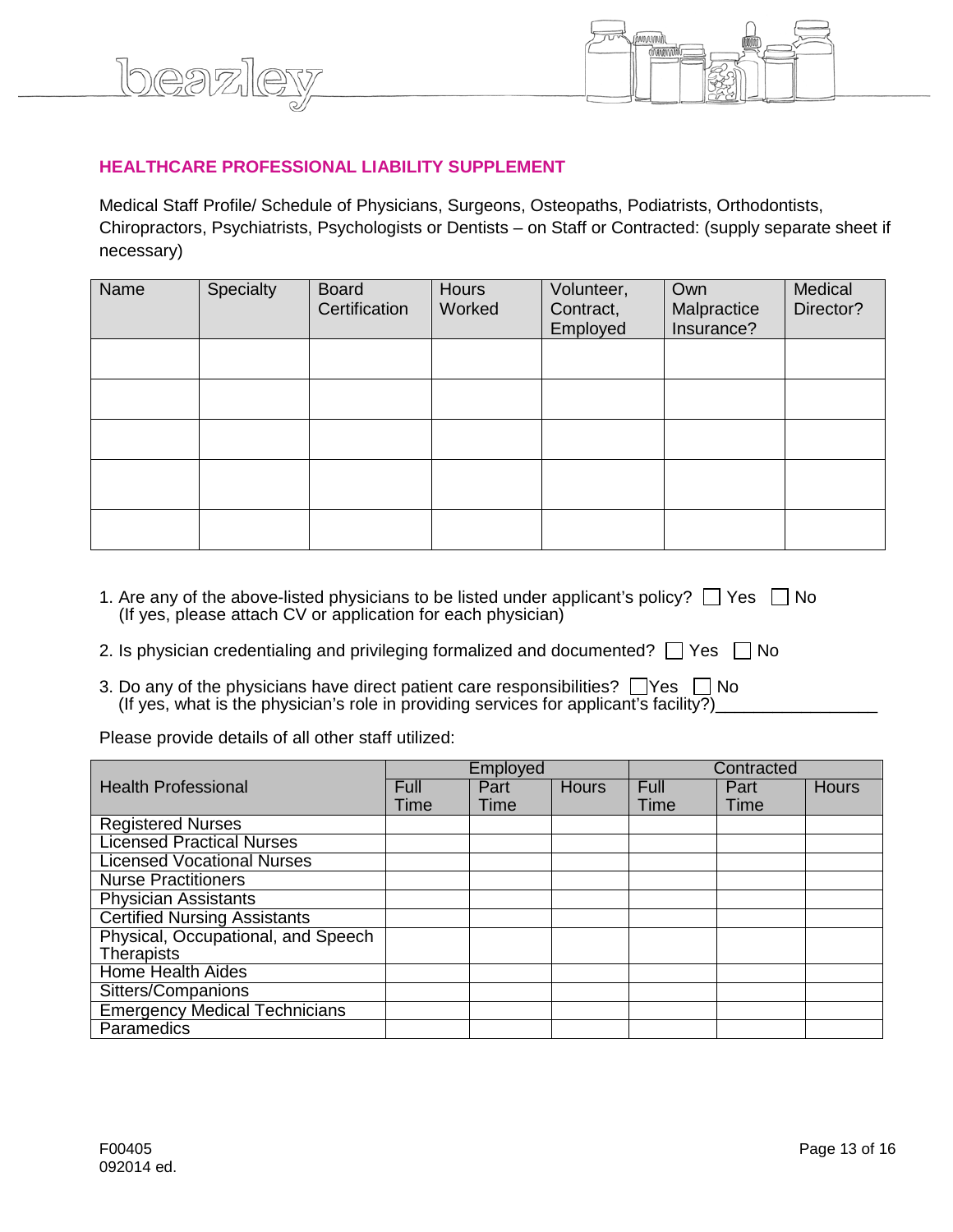beazi



| Pharmacists                        |  |  |  |
|------------------------------------|--|--|--|
| Technicians                        |  |  |  |
| Social Workers                     |  |  |  |
| Other (please provide description) |  |  |  |

#### **CREDENTIALING**

- a) Are all health professionals (including subcontractors) credentialed prior to hiring?  $\Box$  Yes  $\Box$  No
- b) How often are physicians re-credentialed? Every \_\_\_\_ years
- c) Prior to hiring any employee, does applicant verify:
	- i) Education background and training?  $\Box$  Yes  $\Box$  No
	- ii) Employment references with at least two previous employers?  $\Box$  Yes  $\Box$  No
	- iii) Criminal record, on a Local, State and National scale? (Please indicate which apply)

| Local                                    |  | $\Box$ Yes $\Box$ No |                      |
|------------------------------------------|--|----------------------|----------------------|
| State                                    |  | $\Box$ Yes $\Box$ No |                      |
| National <sub>1</sub> Yes 1 No           |  |                      |                      |
| iv) Driving record? $\Box$ Yes $\Box$ No |  |                      |                      |
| v) Credit record? $\Box$ Yes $\Box$ No   |  |                      |                      |
| vi) Drug tests?                          |  |                      | $\Box$ Yes $\Box$ No |

- a) Does applicant keep all information on file and verify its completion prior to employment commencement?  $\Box$  Yes  $\Box$  No
- b) Please list associations which applicant is currently a member:

| Name                                    | Member since: |
|-----------------------------------------|---------------|
| American Hospital Association           |               |
| <b>Federation of American Hospitals</b> |               |
| <b>State Hospital Association</b>       |               |
| merican Nursing Home Association        |               |
| <b>JCO</b>                              |               |
| Other:                                  |               |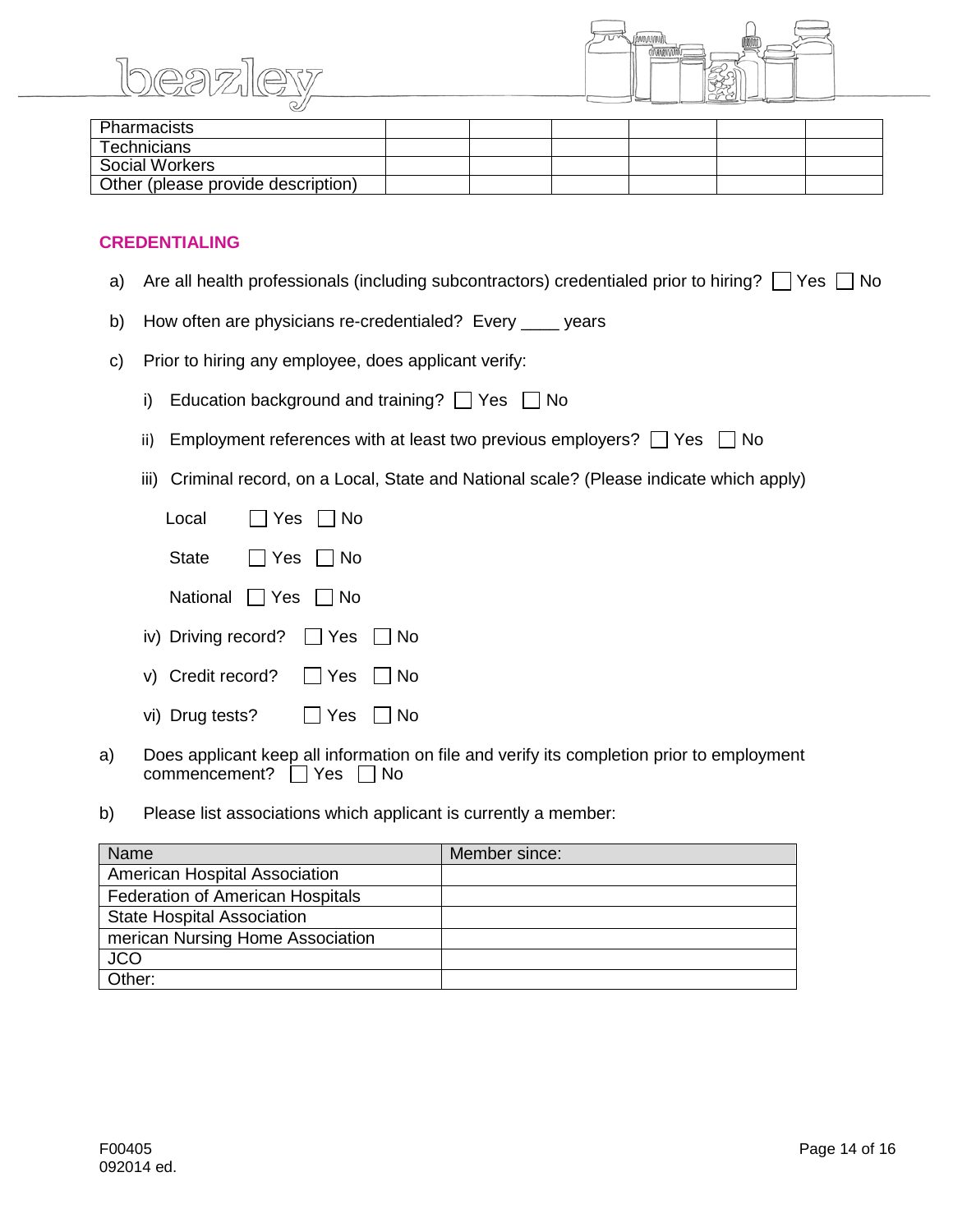

#### **CLINICAL RESEARCH ORGANIZATIONS/ SITE MANAGEMENT ORGANISATION SUPPLEMENT**

| Are Human Clinical Trials activities performed at more<br>than one location operated by applicant? If so: | Yes<br><b>No</b> |
|-----------------------------------------------------------------------------------------------------------|------------------|
| Is there any corporate oversight with regard to site<br>management policies and procedures?               | <b>No</b><br>Yes |
| Are there standard operating procedures applicable to                                                     | <b>No</b><br>Yes |
| all sites?                                                                                                |                  |
| Is there a formalised reporting procedure that requires                                                   | <b>No</b><br>Yes |
| all site medical directors to report to a corporate                                                       |                  |
| medical director for supervision, training, and                                                           |                  |
| guidance?                                                                                                 |                  |
| Is there a formalised reporting procedure for clinical site                                               | Yes<br><b>No</b> |
| managers to report to a corporate clinical site manager                                                   |                  |
| or medical director?                                                                                      |                  |
| Please indicate the following with regard to participant-                                                 |                  |
| informed consent documents and documentation                                                              |                  |
| policies and procedures:                                                                                  |                  |
| Is there a written procedure requiring the Principal                                                      | Yes<br><b>No</b> |
| Investigator orally to review the informed consent                                                        |                  |
| documents with each participant and test them for their                                                   |                  |
| understanding, which conforms to FDA guidelines?<br>Is there a procedure to check the trial participant's | <b>No</b><br>Yes |
| understanding of the informed consent?                                                                    |                  |
| Is this conversation properly documented?                                                                 | <b>No</b><br>Yes |
| Are participant medical records maintained in a secure                                                    | <b>No</b><br>Yes |
| area?                                                                                                     |                  |
| Are backup medical records stored off-site in hard copy                                                   | Hard copy        |
| or digitally?                                                                                             | Digitally        |
| For how long are such participant medical records                                                         |                  |
| maintained by applicant?                                                                                  |                  |
| Please explain applicant's procedures for disqualifying                                                   |                  |
| participants from a trial after it has started.                                                           |                  |
| Who communicates this decision to the participant and                                                     |                  |
| where is it documented?                                                                                   |                  |
| Please explain applicant's procedures concerning the                                                      |                  |
| periods between dosing different participants with first-                                                 |                  |
| time use trial drugs/medical devices.                                                                     |                  |